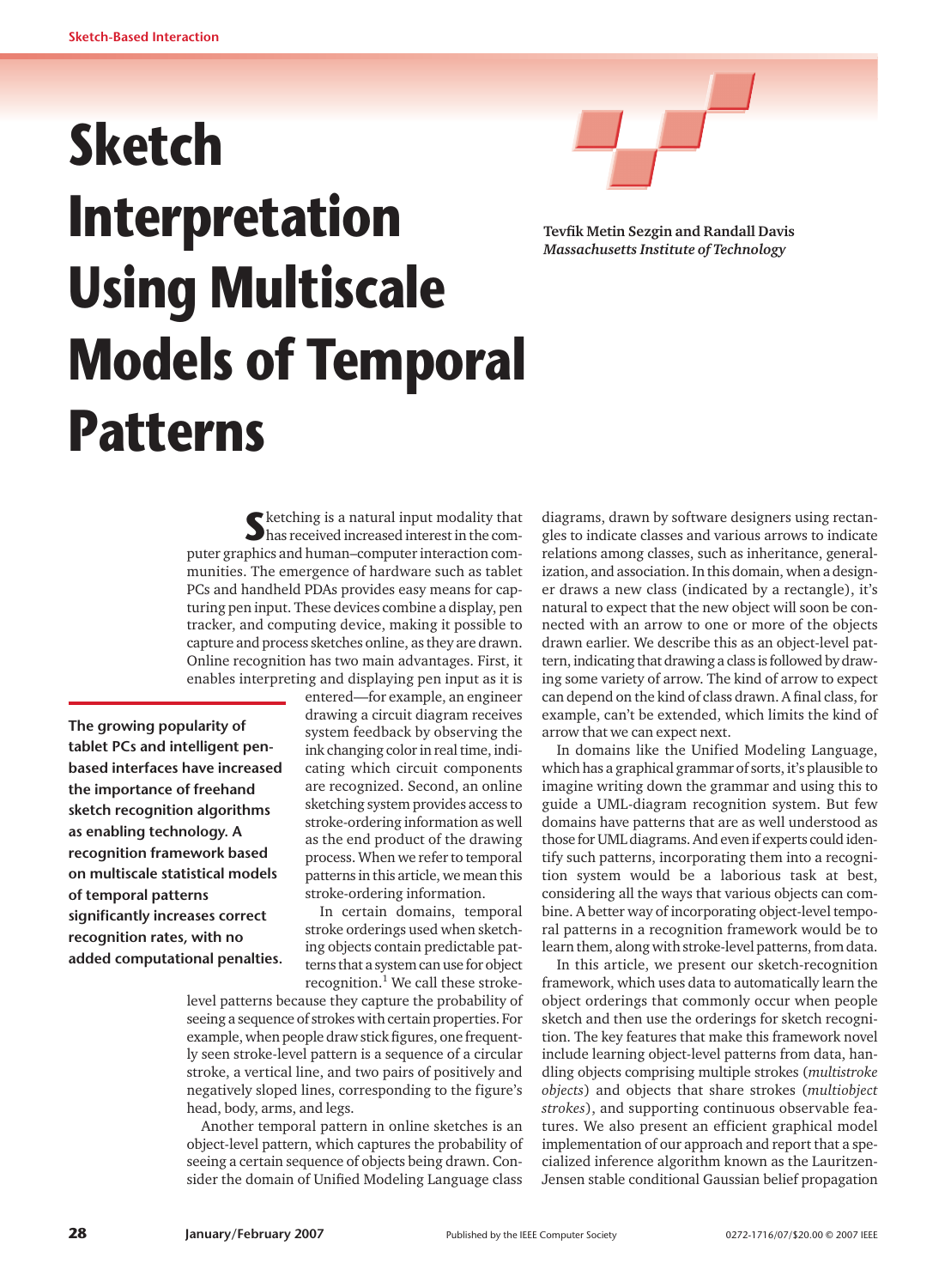should be used to avoid numerical instabilities in recognition. We also report results from experiments that help us establish a baseline for the recognition level achievable using temporal information alone. Moreover, we offer temporal information as a potential source of support to shape-based sketch recognizers.

#### **Problem description**

Just as approaches to sketch recognition vary, terminology as well as the problem definition itself also differ.

#### *Terminology*

By a sketch, we mean messy, informal, freehand drawings. Specifically, we are interested in recognizing sketches that use a fixed graphical vocabulary of symbols that, in turn, can be represented with structural descriptions.<sup>1-4</sup> Figure 1, for example, uses the standard vocabulary of graphical symbols from the electronic circuits domain. The graphical symbols that make up the domain are called objects (for example, resistors and transistors). Objects that comprise multiple strokes are called *multistroke objects.* Strokes that span multiple objects are called *multiobject strokes*.

We formally define a sketch  $\mathcal{G} = S_1, S_2, \dots S_N$  as a sequence of strokes captured using a digitizer.<sup>1</sup> A stroke  $S_i$  is a set of time-stamped points sampled between pendown and pen-up events during sketching. Strokes are collected with an ink-collection application using the Tablet PC SDK, running on an Acer C110 with a 10.4 inch screen at  $1,024 \times 768$  resolution.

Each stroke is preprocessed using the toolkit described in Sezgin et al.,<sup>5</sup> converting the sketch  $S_{1:N}$  to a time-ordered sequence of geometric primitives (line and arc segments) *P*1:*T*. (We use the Matlab notation begin: end, for example,  $1:4 = 1, 2, 3, 4$ . As is the case for edge detection in computer vision, the purpose of primitive extraction is to obtain a representation that's more expressive and manageable than a collection of pixels or points. Because a single stroke may result in more than one primitive, the total number of primitives is usually larger than the number of strokes.

We define *sketch recognition* as the segmentation and classification of a sketch. *Segmentation* is the task of grouping together primitives constituting the same object. *Classification* is the task of determining which object each group of primitives represents, such as a stick figure or a rectangle. Segmentation produces *K* groups  $G = G_1, G_2, \ldots, G_K$ , and classification gives us the labels for the groups  $L = L_1, L_2, \ldots L_K$ . A simplifying assumption in most sketch-recognition systems is that a stroke can be part of only one object. Our definition of segmentation in terms of primitive groupings is more general than a definition based on stroke groupings and supports multiobject strokes by allowing a stroke to be part of multiple objects (for example, drawing a box and an arrow or a resistor and two wires in a single stroke).

We refer to the sequence of features  $\mathcal{O} = O_1, O_2, ...,$  $O_T$  obtained from the primitives as *observations*.  $\mathbf{O}_{G_i}$ is the sequence of observations corresponding to a group of primitives *Gi*, and *L*(*Gi*) is the class label

assigned to that group. Finally,  $\lambda_{L(G_i)}$  represents the stroke-level temporal model corresponding to the label  $L(G_i)$ , and  $\lambda_{obj}$  refers to our model for object-level temporal patterns.

#### *Problem formulation*

Given a sequence of time-ordered primitives obtained from a sketch, our goal is to find a segmentation and classification of the primitives that maximizes the joint likelihood of stroke-level patterns and object-level patterns.

We formulate the problem starting with the strokelevel model. If all we had were the stroke-level patterns, then the recognition task would require finding a segmentation and classification of the primitives that maximizes the likelihood of the stroke-level patterns. In other words, over all possible ways in which we can group the primitives,  $\mathfrak{G}$ , and all possible ways in which we can label these groups,  $\mathfrak{L}(G)$ , the stroke-level model aims to find the grouping  $G \in \mathcal{G}$  and the labeling  $L \in$  $\mathfrak{L}(G)$  that maximizes the joint likelihood of the strokelevel observable features  $\mathbf{O}_{G_i}$  for each group  $G_i$ , given the stroke-level model corresponding to its label  $(\lambda_{L(G_i)})$ . This amounts to finding the solution that maximizes the likelihood expression:

$$
\underset{G \in \mathfrak{S}, L \in \mathfrak{L}(G)}{\operatorname{argmax}} \prod_{i=1}^{|L|} P\Big(\mathrm{O}_{G_i}|\lambda_{L(G_i)}\Big) \tag{1}
$$

To obtain the expression corresponding to the strokelevel and object-level patterns, we multiply Equation 1 by a likelihood term corresponding to the likelihood of the label sequence  $L_1, L_2, ..., L_K$ , given our model for object-level patterns ( $\lambda_{\text{obj}}$ ). This gives us the following expression, the solution to which is the segmentation and labeling of the input sketch:

$$
\underset{G\in\mathfrak{S},L\in\mathfrak{L}(G)}{\arg\max} P(L_1,\ldots,L_K|\lambda_{\mathrm{obj}})\prod_{i=1}^K P\Big(\mathrm{O}_{G_i}|\lambda_{L(G_i)}\Big)_{(2)}
$$

#### **Approach**

We can maximize the expression in Equation 2 over the set of all groupings and their labelings  $(68 \text{ and } 64)$  $\mathfrak{L}(G)$ ). As the vision- and sketch-recognition literature documents, exhaustive search of this space is computationally intractable.

Because we're modeling sequential patterns, we assume that in our target domains both stroke- and object-level patterns can be modeled as products of first-



**1 A hand-drawn circuit diagram.**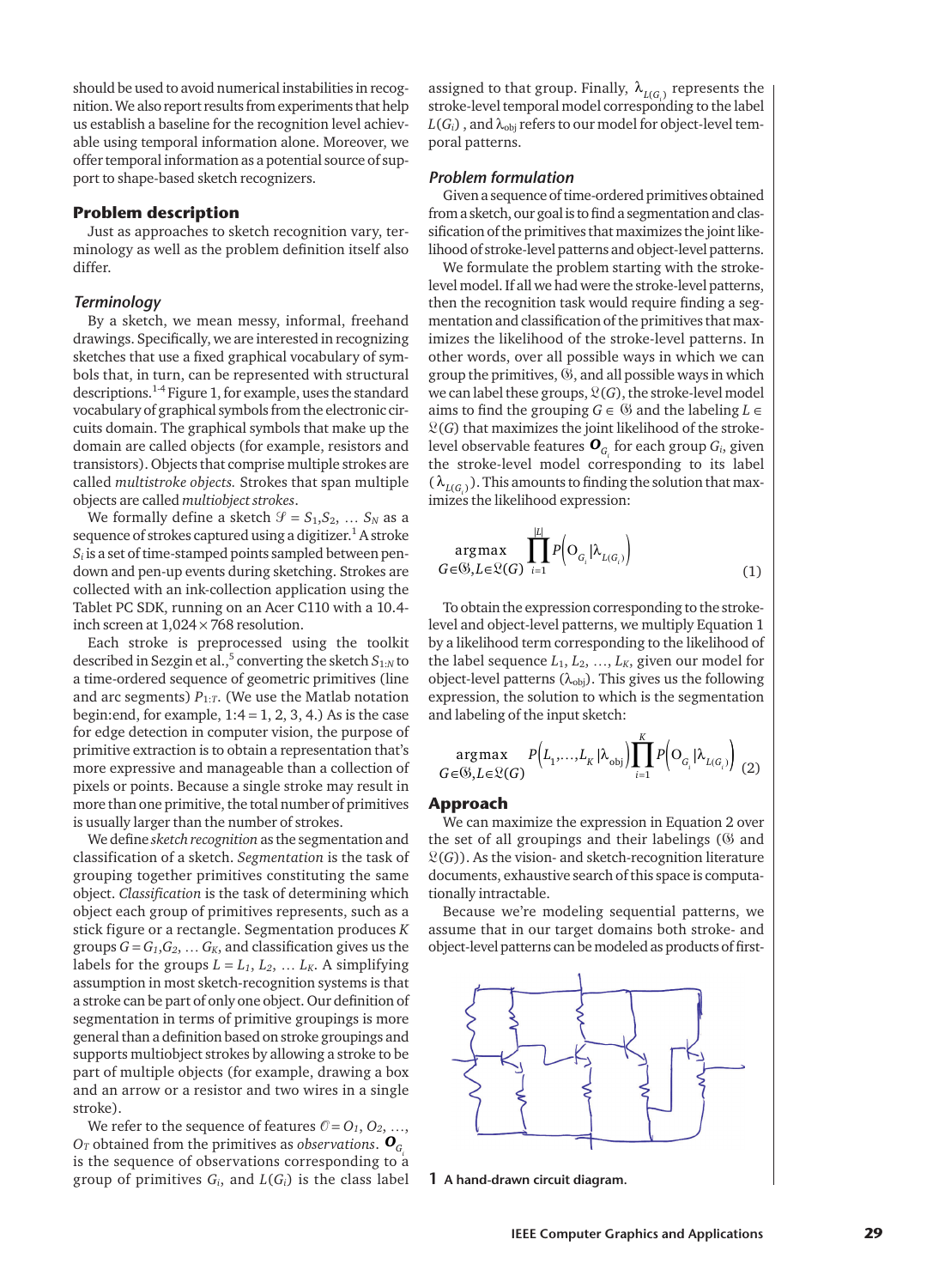

**2 The dynamic Bayesian network representing the model for capturing stroke-level patterns: (a) initial frame and (b) repeating frame. This fragment has a dual representation as a hidden Markov model with** continuous observations and  $|M|$  mixtures.

order Markov processes. This will let us efficiently compute the maximum likelihood estimates to learn the parameters of our stroke- and object-level models, and it will enable efficient recognition. Our definition of efficiency encompasses the CPU time spent when our algorithm runs on realistic problems as well as the theoretical bounds on its algorithmic complexity. As we'll discuss in a moment, our algorithm takes a few seconds to interpret moderate-sized sketches, and the time complexity of inference in our dynamic Bayesian network-based representation scales linearly with respect to the problem size.

#### *The model*

We represent our model of temporal patterns using DBNs. Bayesian networks encode the joint probability of a set of variables  $Z = \{Z_1, ..., Z_n\}$ , where the network's graphical structure encodes the conditional dependencies among the variables. DBNs extend Bayesian networks that model the joint distribution of a set of variables over time by representing the conditional dependencies between the variables using a pair of Bayesian networks  $(B_1, B_+)$ . The network  $B_1$  defines the prior for the  $Z_i$  values at time  $t = 1$ , and  $B_{\rightarrow}$  defines how variables at time  $t + 1$  relate to each other and to those from time *t*. Bayesian networks and DBNs have visual representations in the form of graphs, hence they're called graphical models. The rest of our discussion assumes you are familiar with DBNs. (For a more thorough discussion and a pointer to an excellent review, see Murphy and Paskin's work.)<sup>6</sup>

The input. The input to our model is the observation sequence  $\mathcal{O} = O_{1:T}$ , obtained by computing features from corresponding primitives  $\mathcal{P} = P_{1:T}$ . Working with primitives, rather than strokes, lets us handle multiobject strokes, which is an essential feature in certain domains but is sometimes unsupported for reasons of efficiency or architectural limitations.<sup>2</sup> By breaking strokes into primitives and having a model that allows primitives obtained from a single stroke to be assigned to different objects, we allow multiple objects to share a stroke (but not a primitive).

In sketch recognition, we deal with data that is most naturally described using geometric features such as the shape of a stroke segment, the length and orientation of line segments, and the radii of circles. Some of these features are categorical—for example, a stroke segment's shape can be arc, line, and so on—and are best represented using discrete variables. Other features such as length and orientation are real-valued quantities and should be represented as such. Therefore, we support both discrete and real-valued (continuous) observations. In addition to letting us have a richer set of features, supporting real-valued features makes it possible to avoid discretization issues, such as choosing the optimal discretization parameters (for example, number of bins and bin sizes).

The stroke-level model. For the sake of clarity of presentation, we present our model bottom-up, starting with the stroke-level model. For each object class, we need a stroke-level model. The stroke-level model computes the degree of agreement between a particular observation sequence and those sequences typically observed while drawing a particular class of objects. The stroke-level models answer questions like What is the likelihood of seeing the observation sequence  $\mathbf{0}_{G_i}$ obtained from a group of primitives *Gi* under the rectangle model, or more formally, What is  $P(\mathbf{O}_{G_i} | \lambda_{\text{rectangle}})$ ? This question corresponds to the likelihood term  $P(\mathbf{O}_{G_i} | \lambda_{L(G_i)})$  in Equation 1 and the innermost term in Equation 2.

Figure 2 shows the DBN fragment corresponding to our stroke-level model. The observable node OBS at time *t* represents the features extracted from primitive *Pt*. As we noted, we encode the stroke-level patterns using a first-order Markov process. The discrete node STR in Figure 2 captures the dynamics of this Markov process. The *M* variable is a discrete mixture variable and lets us represent the observations using mixtures of Gaussians. Each STR node is connected to the one in the next time slice, reflecting our choice of modeling strokelevel patterns as products of a Markov process.

As a simple example, consider the hypothetical scenario in Figure 3. The user draws NPN transistors using exactly two orderings, each appearing equally frequently. In this case, the stroke-level model with single mixtures  $(|M| = 1)$  might learn that starting in the initial state, with probability  $p = 1.0$ , we observe a vertical line. Then, we either move to a new state with  $p = 0.5$  and observe a positively sloped line, or, with  $p = 0.5$ , we move to another state and observe a negatively sloped line. In this respect, the stroke-level model acts exactly like a regular hidden Markov model (HMM). During training, we estimate parameters of the STR node on the basis of the patterns in the training data provided through the OBS variable. The training process can adjust the model parameters for a given training data in many ways, and we rarely learn models that exactly match our intuition about the underlying drawing orders, as was the case in this example.

The combined model. Our combined model can be described as a DBN or, in terms of its dual represen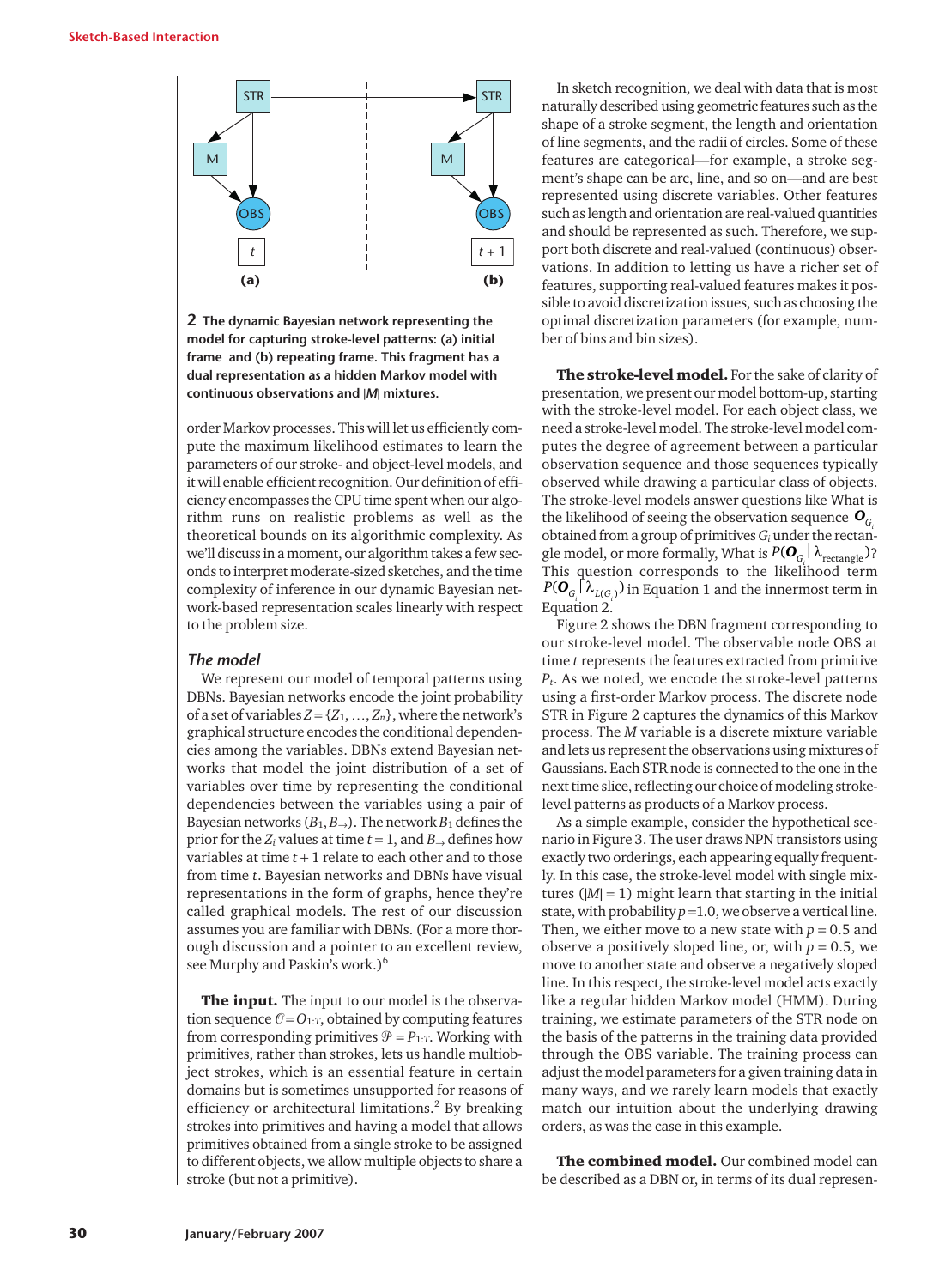tation, a hierarchical HMM with continuous observables modeled using mixtures of Gaussians. We describe it as a DBN because DBNs generalize HHMMs, and the DBN representation is more efficient.

We create the combined model by augmenting the stroke-level model with two nodes, OBJ*<sup>t</sup>* and END*<sup>t</sup>* (see Figure 4). The OBJ*<sup>t</sup>* node is a multivalued, discrete variable that represents our belief about which object primitive  $P_t$  is a part of. Its cardinality is the same as the number of classes we can recognize. The value of END*<sup>t</sup>* indicates our belief that the user has just completed drawing object OBJ*<sup>t</sup>* by drawing the primitive *Pt*.

The combined model defines a joint distribution over the variables from the stroke-level model, the sequence of object hypotheses OBJ1:*T*, as well as hypotheses on where each object begins and ends (END<sub>1:T</sub>). The joint probability over  $OBJ_{1:T}$  corresponds to  $P(L_1, ..., L_K|\lambda_{obj})$ , the first term in Equation 2. Combined with the strokelevel likelihood term  $P(\mathbf{O}_{G_i} | \lambda_{L(G_i)})$  from Equation 1, the combined model lets us compute the most probable values of OBJ1:*<sup>T</sup>* and END1:*T*, which gives us the optimal segmentation and labeling of the input sketch.

The OBJ node's value in each time slice is conditioned on the END and OBJ variable values from the previous slice. This encodes the observation that our belief about the value of  $OBJ_{t+1}$  is based on the values of  $OBJ_t$  and END*t*. The justification for this dependence is that we would expect the OBJ node's value to change only if the  $user has just finished an object—that is, END<sub>t</sub> = true$ in which case the next object we would expect to see would depend on what object was just completed. The two new interslice arcs introduced into our model, OBJ*<sup>t</sup>*  $\rightarrow$  OBJ<sub>t+1</sub> and END<sub>t</sub>  $\rightarrow$  OBJ<sub>t+1</sub>, cross only a single slice boundary, thus our model remains first-order Markovian, enabling efficient training and recognition.

In summary, the OBJ node keeps track of the class for the objects drawn over time, and the joint distribution of the OBJ nodes over time gives us  $P(L_1, ..., L_K|\lambda_{\text{obj}})$ , the first term in Equation 2. In the combined model, the observations' distribution is based on the OBJ node's value given by  $P(\text{OBS}_t | \text{OBJ}_t, \text{STR}_t, M_t)$ . The OBJ node determines the choice of which stroke-level process the system activates, because  $STR_{t+1}$  is conditioned on  $STR_t$ ,  $END<sub>t</sub>$ , and  $OBJ<sub>t+1</sub>$ .

#### *Implementation issues*

One should address two issues in implementing the model we've described; both relate to the choice of which inference algorithm to use.

As we mentioned, our model has a dual representation as an HHMM. Unfortunately, the original inference algorithm for HHMMs is complicated and has  $O(T^3)$  time complexity (where *T* is the length of the observation sequence).6 In our case, *T* is the total number of primitives in a sketch, and this makes the model impractical for situations that require real-time feedback. By contrast, inference in the particular DBN that we use takes linear time, which in turn forms the basis of our system's efficiency.<sup>6</sup> It's therefore essential to use the DBN representation, or convert any HHMMbased representation to a DBN prior to inference and learning.



**3 A hypothetical scenario. The user draws NPN transistors in only two ways.**



**4 The dynamic Bayesian network representing our model.**

A major issue that arose during implementation was the numerical instabilities that occur during training because of the use of continuous observations. Bayesian networks that include continuous and discrete variables (mixed networks) usually represent the continuous variables as Gaussians or mixtures of Gaussians. The conventional belief propagation algorithm used for inference in these networks is the Lauritzen algorithm. Unfortunately, this algorithm is susceptible to numerical underflow. Although the machine learning literature has documented the numerical instability, the instability isn't well known because it occurs rarely in practice. The problem appears in the form of singular matrices during inference, and it is hard to pinpoint the source of error. To avoid this numerical instability, we must use a specialized algorithm known as the Lauritzen-Jensen stable conditional Gaussian belief propagation.7

**Training.** The goal of training is to estimate the parameters of the conditional probability distribution functions for each node in our DBN  $(B_1, B_+)$ , given a collection of labeled sketches as training data. We use parameter tying to ensure that the probability distribution *P*(*A* Parents(*A*)) relating a node A and its parents is the same for each node A in  $B_1$  and  $B_{\rightarrow}$ .<sup>3</sup>

During training, we know what class each primitive belongs to, and we know when objects begin and end, so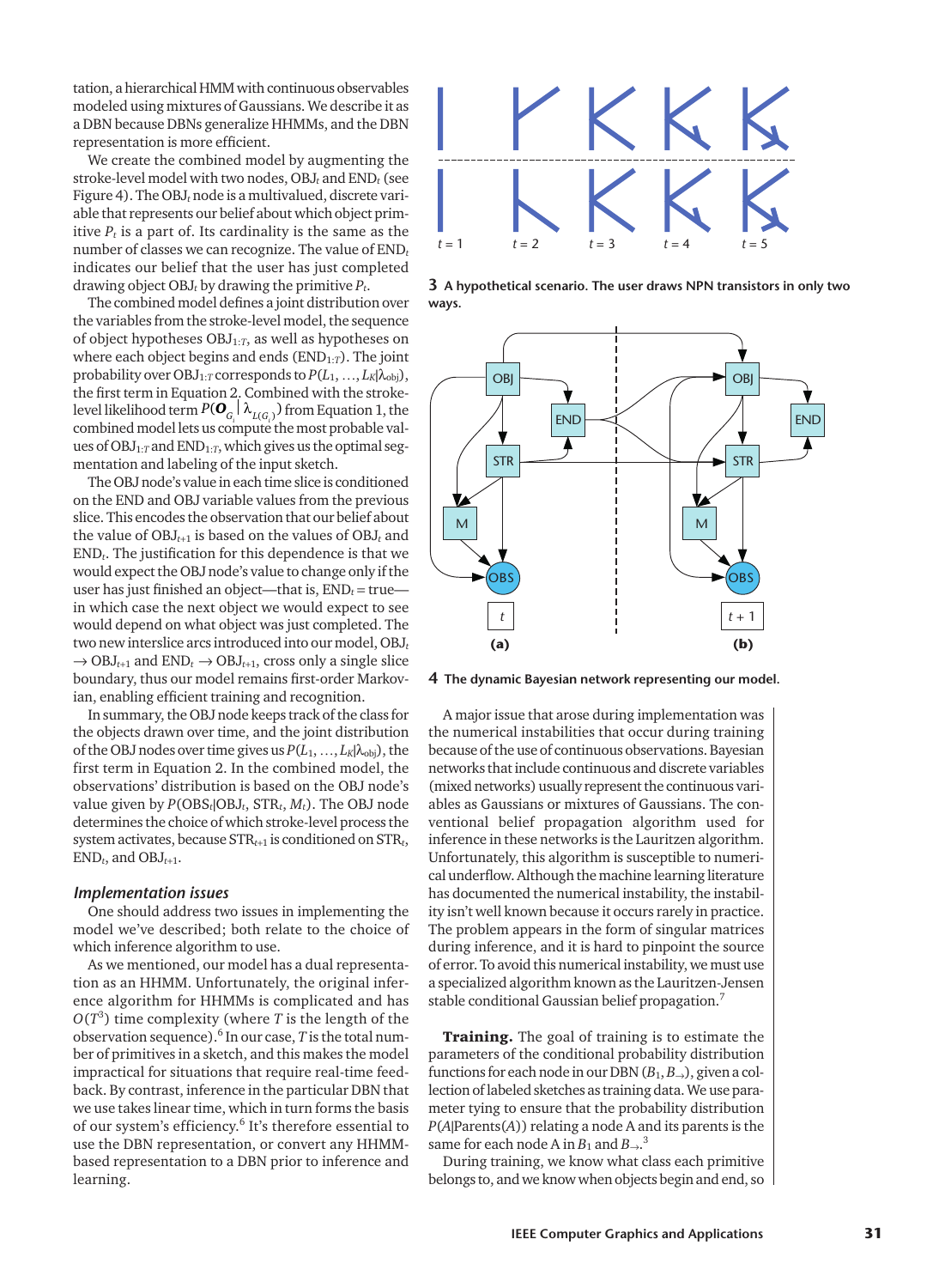

**5 A Bayesian network is created by unfolding (***B***1,** *B***) during recognition. (a) A circuit fragment. (b) A primitive extraction for stroke 7, which is also a multiobject stroke. (c) The corresponding fragment of the unfolded net**work. Expected values of OBJ<sub>7:13</sub> and END<sub>7:13</sub> are also shown. For OBJ<sub>7:13</sub>, the values {1, 2} represent wire and resis**tor. For END7:13, {T, F} represent true and false.**

the values of OBJ and END are observable and are supplied during training. To summarize, for each labeled sketch, we use the values OBJ<sub>1:T</sub>, END<sub>1:T</sub>, and OBS<sub>1:T</sub> to estimate the model parameters.

Recognition. The input to recognition is OBS1:*T*. During recognition, our system computes the values of OBJ1:*<sup>T</sup>* and END1:*<sup>T</sup>* that maximize the likelihood of the observations OBS1:*T*.

We do this using the stable conditional Gaussian belief propagation algorithm. Interpretation of complete sketches comparable to that in Figure 1 takes less than 2 to 3 seconds on a 2-GHz Pentium 4 machine.

#### **Results**

To see whether modeling object-level patterns improves over modeling only stroke-level patterns, we tested our system using sketches from the electronic circuit diagrams domain. Although we found that many other domains contain predictable temporal patterns (including UML diagrams, finite-state diagrams, military course of action, and emoticons<sup>1</sup>), we chose to focus on the electronic circuit diagrams domain because it represents a group of domains that can be characterized as object–connector diagrams (such as organizational charts, flowcharts, and UML diagrams). This domain also illustrates our model's ability to deal with multiobject strokes (for example, stroke 7 in Figure 5b) and objects with varying numbers of components (for example, resistors with varying numbers of humps).

#### *Data collection*

We collected circuit diagrams from undergraduate students who had recently taken the Microelectronic Circuits and Devices course at the Massachusetts Institute of Technology and were familiar with the textbook used in the class. A total of eight participants contributed circuit diagrams. All except participant 7 were righthanded. We asked the participants to draw circuits selected from their course textbook using a sufficiently expressive set of electronic circuit components. (The components were NPN transistors, resistors, capacitors, batteries, and wires, so  $|OBJ| = 5$ .)

During data collection, we first showed participants diagrams of circuits that we wanted them to draw. We gave each participant time to study the circuits until he or she understood how they worked, then we asked the participants to explain the circuits verbally, to confirm their understanding.

We next removed the textbook diagram and asked them to draw the circuit using a tablet PC, allowing them to consult the original circuit diagram if needed. Figure 1 is an example of a participant's drawing.

To train our model, we created labeled training data by manually annotating 10 sketches per participant.

#### *Generating the observation sequence*

Both training and classification require converting a sketch to an observation sequence *O*1:*T*. Using an early sketch-processing toolkit,<sup>5</sup> we first preprocess each sketch to obtain a sequence of primitives *P*1:*<sup>T</sup>* (in our case simply using line segments is sufficient because our domain has no objects with curved strokes). Note that the primitive extraction step is prone to error and does not always produce what a human would expect—that is, it might miss corners or break straight-looking lines unnecessarily. For each primitive  $P_i$ , we obtain an observation vector  $O_t$  represented as a five-tuple  $(l_t, \Delta l_t, \theta_t, \Delta \theta_t, sgn_t)$  where

- $\blacksquare$  *l*<sub>t</sub> is the length of  $P_i$ ,
- $\blacksquare$   $\Delta l_t$  is relative length  $(l_t/l_{t-1}, 1$  for  $t = 1)$ ,
- $\blacksquare$   $\theta_t$  is the angle with respect to the horizontal axis,
- $\blacksquare$   $\Delta\theta_t$  is the measure of relative angle between  $P_i$  and  $P_{i-1}$ , and
- $\blacksquare$  *sgn<sub>t</sub>* is the direction that the stroke turns when moving from  $P_{i-1}$  to  $P_i$ .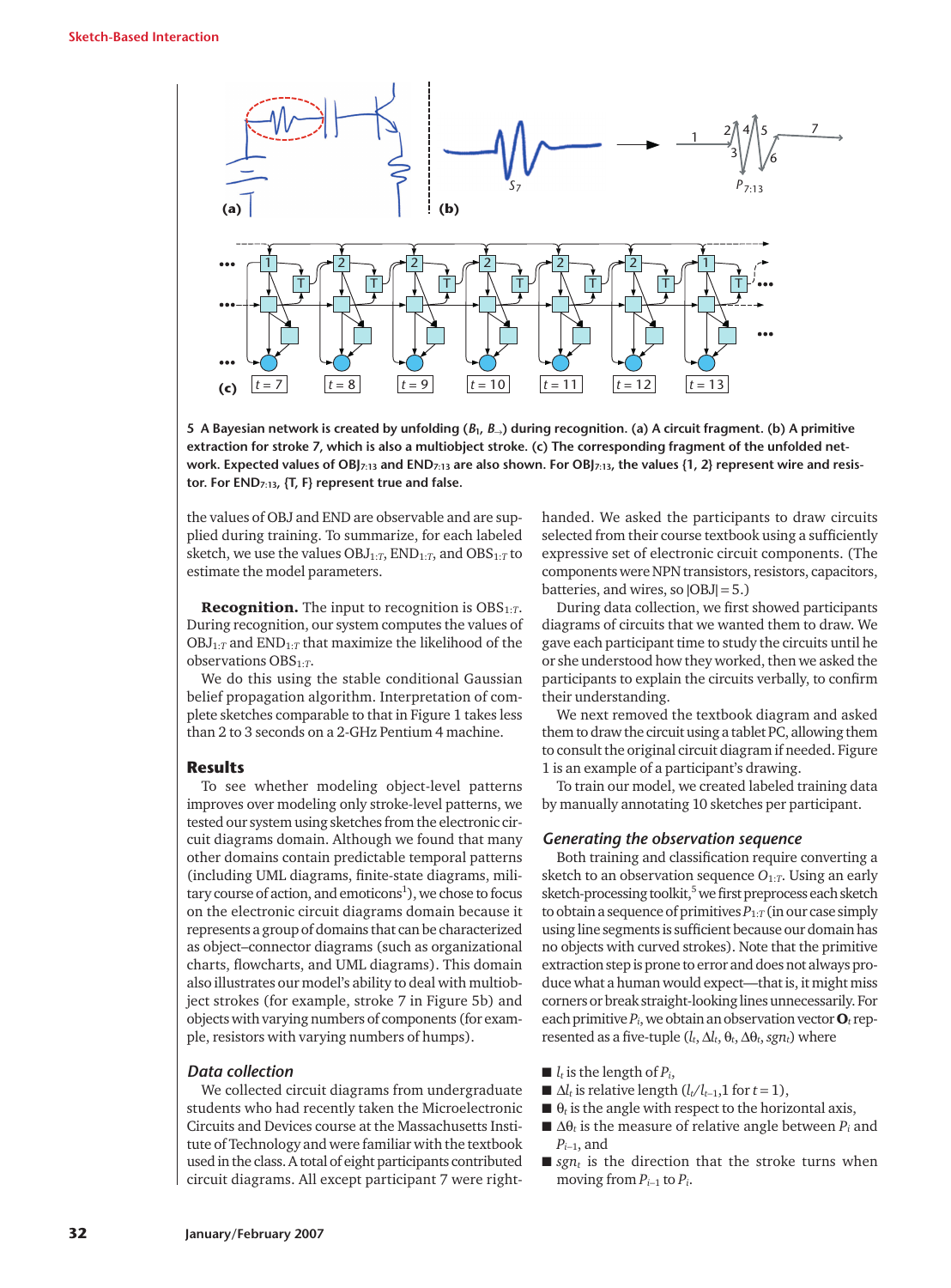The value of  $\Delta\theta_t$  is given by the magnitude of the cross product  $\mathbf{u} \times \mathbf{v}$  of vectors  $\mathbf{u}, \mathbf{v}$ , which are length-normalized versions of  $P_i$  and  $P_{i-1}$  pointing in the direction of pen movement along each primitive. The turn direction (*sgnt*) is the only discrete feature and is set to 0 for negative values of  $\mathbf{u} \times \mathbf{v}$  and 1 for positive values or  $t = 1$ . The use of absolute length is based on our observation that for a given device and user, absolute length is a reliable feature with high discriminative power. Furthermore, once the system learns the corresponding Gaussian mixtures, the mixtures can easily be scaled to work with data collected using a different resolution device. The use of absolute angle is based on our observation that components in circuit diagrams mainly appear in two canonical orientations. We prefer learning a few canonical orientations (with the consequent limitations) rather than not being able to use this informative feature to gain orientation invariance. Finally, we prefer using stroke-based edge features. For future work, we plan to study how image-based features such as shape contexts or SIFT (scale invariant feature transform) features would fare.

#### *Recognition results*

As Figure 6 shows, drawing styles show significant variation across users. A naive attempt to build general models to use with new users trained on data from other users would necessarily result in less accurate results. Therefore, to get an accurate measurement of how much recognition is possible using temporal information alone, we trained personalized models for each user. (For details on approaches that don't use temporal features, see the "Related Work in Sketch Recognition" sidebar on page 36.) An interesting question is whether any subpopulations show a useful degree of uniformity so that we can use data from the subpopulation to train a model for a novel user. Proper treatment of this issue can be quite involved. The only attempt at exploring this idea so far has been in the area of low-level ink processing, which uses clustering methods for learning subgroups of users to build corner-detection methods adaptive to novel users.<sup>8</sup>

For each user, we ran a series of hold-one-out experiments by getting the recognition rates for each sketch using a model trained on the remaining sketches. For each sketch, we also trained a baseline system that modeled only stroke-level patterns (no object-level patterns). We obtained the baseline system by setting *P*(OBJ*<sup>t</sup>*  $_{1}$ [OBJ<sub>t</sub>, END<sub>t</sub>) to be uniform  $(1/$ [OBJ]) if END<sub>t</sub> = true. For  $END<sub>t</sub> = false$ , we set it to 1 for  $OBJ<sub>t+1</sub> = OBJ<sub>t</sub>$ , and 0 otherwise. The baseline has the same network topology and the same junction tree, hence, inference for the base-

line method has the same computational complexity as our method. In both models, we used the values  $|STR| = 6$  and  $|M| = 3$ .

Quantitative results. Table 1 shows the average correct recognition rates for the baseline model and our multiscale model on sketches collected from the eight participants  $(\mu_b, \mu_m)$ . As the table shows, the improvement in absolute terms ranges from 2.1 to 6.2 percent.



**6 Examples of transistors drawn by different users show structural variation. Each column shows a different user's sketches. Note the difference in routes when drawing the emitter and the current direction.**

The table also shows the average and maximum reduction values in the error rates in terms of percentages ( $\Delta_{\text{err}}$ and max ) for each user. On average, modeling objectlevel patterns always improves performance, allowing up to 65 percent of misrecognition errors to be corrected.

A paired t-test comparing the average correct recognition rates for each user finds the increase to be statistically significant for  $p < 0.05$  and 7 degrees of freedom. We believe the reported decrease in the error rates would substantially improve users' satisfaction with the recognition system in actual use.

Note that the primitive extraction step is prone to error. We have not tested the sensitivity of our approach with respect to the errors made at the primitive extraction step. However, we didn't correct any of the errors that the primitive extraction step made. Both training and classification were subject to these errors, and our results reflect the errors made at the primitive extraction step.

Qualitative results. Exploring the kinds of errors avoided by modeling object-level patterns is instructive. Consider the amplifier circuit in Figure 7a (on the next page). The figure also shows the stroke ordering for the fragment of the circuit diagram that interests us. Figures 7b and 7c show the two interpretations of this circuit.

Figure 7b shows the interpretation obtained by running the baseline method, which encounters four recognition errors. The capacitor C2 is misrecognized as wires, most likely because of the hook hanging off one of the strokes. The NPN transistor Q2 is misrecognized because the stroke indicating the current direction is noisy. The vertical part of this transistor (segment 11) and the wire connected to the emitter (segment 12) are grouped together and labeled as a capacitor. Inspection of the sketch reveals that these two strokes have roughly the same length and are sketched one after the other (shown by the numbers

**Table 1. Average correct recognition rates for two models.**

|                                                |              | <b>Participant ID</b> |                     |                                         |         |  |  |  |
|------------------------------------------------|--------------|-----------------------|---------------------|-----------------------------------------|---------|--|--|--|
|                                                | $\mathbf{1}$ |                       | $2 \quad 3 \quad 4$ |                                         | 5 6 7 8 |  |  |  |
| $\mu_b$ (baseline model)                       |              |                       |                     | 83.2 86.5 85.2 73.8 87.1 90.7 79.1 85.0 |         |  |  |  |
| $\mu_m$ (our multiscale model)                 |              |                       |                     | 89.4 89.4 87.3 77.4 89.8 93.0 84.6 88.2 |         |  |  |  |
| $\frac{\Delta_{\text{err}}}{\text{max}\Delta}$ |              |                       |                     | 36.9 21.4 14.1 13.7 20.9 24.7 18.6 21.3 |         |  |  |  |
|                                                |              |                       |                     | 65.0 45 31.2 15.0 35.5 40.0 30.7 54.5   |         |  |  |  |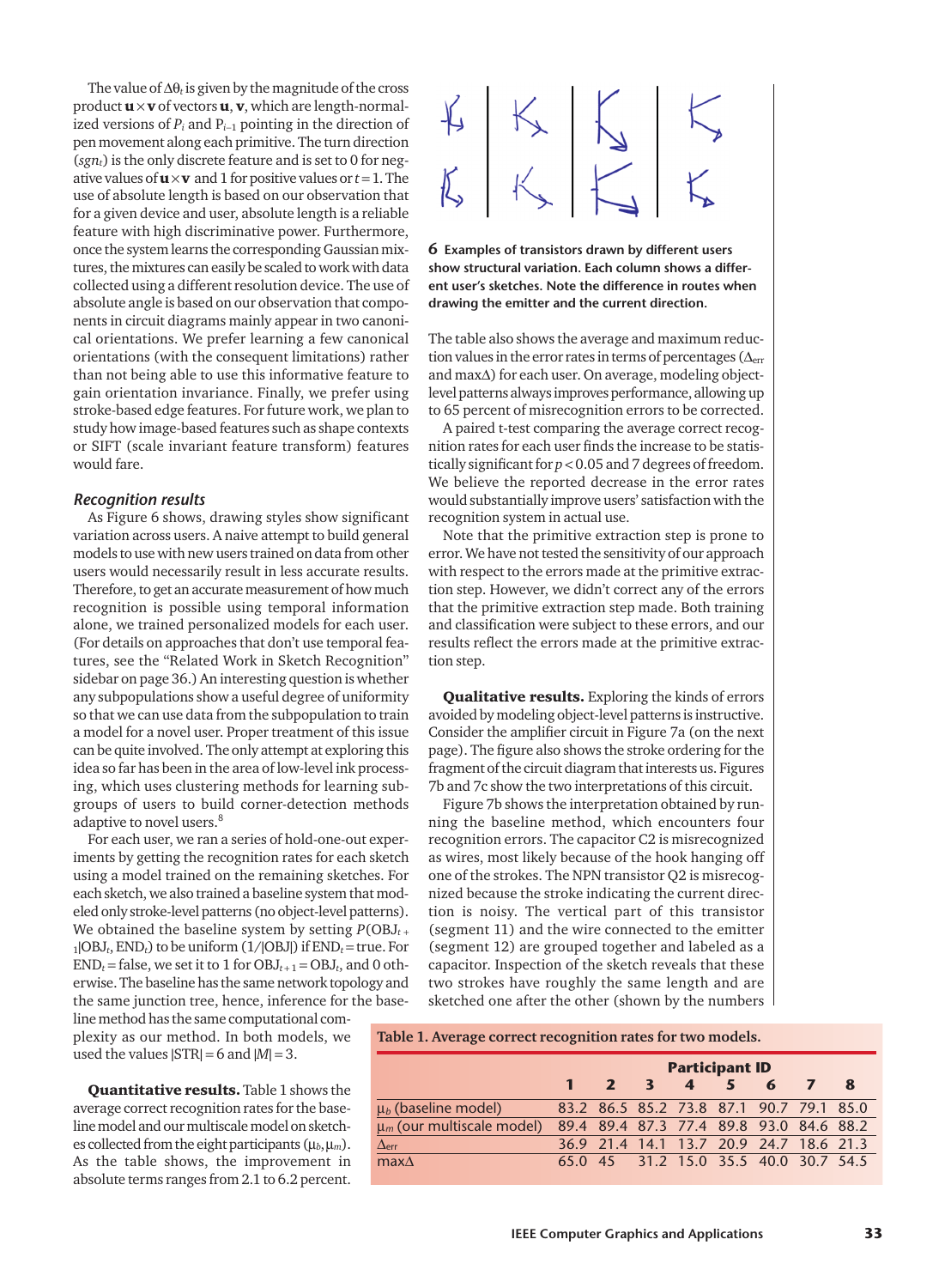

**7 Examples of errors corrected using context that object-level patterns provided. (a) A study participant's circuit drawing, where numbers indicate stroke ordering for a circuit fragment. The interpretations of (b) the baseline model and (c) our model. The baseline model has four misrecognitions, two of which are fixed using knowledge of object-level patterns.**

> in Figure 7a). This easily leads to these strokes being mislabeled as a capacitor—an example of the limitations of our order-based recognition, which we will describe in a moment. Finally, part of the resistor R1 is misrecognized.

Figure 7c shows that our model fixed two of these errors. Our model has learned that the chance of transistors immediately following resistors and resistors immediately following capacitors, with no wires in

between, is small. So, these interpretations are penalized. As a result, the system avoids the two misrecognitions.

Inspecting the conditional probability table  $P(OBJ_{t+1}|OBJ_t, END_t)$  reveals the kinds of object-level patterns that our models learn. For the eight participants in our study, all the models learned (not surprisingly) that, most of the time, circuit components are preceded and followed by wires.

A more interesting observation comes from looking at what happens when a wire doesn't follow an object. In these cases, we see that components that frequently appear together in conceptually meaningful circuit fragments have a higher probability of being drawn consecutively. For example, resistors appear in series when drawing voltage dividers, hence when a resistor is not immediately followed by a wire temporally, it's more likely to be followed by a resistor than by anything else. It's conceivable that a circuit-design expert might predict the existence of such patterns and try to incorporate them in the design of a circuit-recognition system, but this would be a laborious task and require precision in balancing biases for different kinds of patterns. Our model learns and uses such patterns automatically in a mathematically sound framework.



#### *Discussion*

Our experiments also helped us identify a limitation of relying on temporal patterns alone. Our approach doesn't incorporate any spatial or geometric constraints beyond those used to encode stroke sequences. As a result, recognition is based strictly on temporal patterns and not on shapes. Therefore, our system can incorrectly classify a sequence of strokes that has the right temporal character but the wrong shape. For example, inspection of the circuit in Figure 7a reveals that strokes 11 and 12 were drawn one after the other, they are parallel, and they have roughly the same length. As a result the system misclassified them as capacitors, even though the strokes are offset from one another. We can argue, then, that augmenting the feature set to include relative positions of consecutive primitives will fix the error in this specific case. But, incorporating shape information requires modeling complex long-term dependencies (constraints) between primitives arbitrarily apart in time, such as those described by Alvarado and Davis.2 This is beyond the reach of our first-order Markovian model.

Our evaluation also revealed a surprising drawing convention employed while drawing transistors.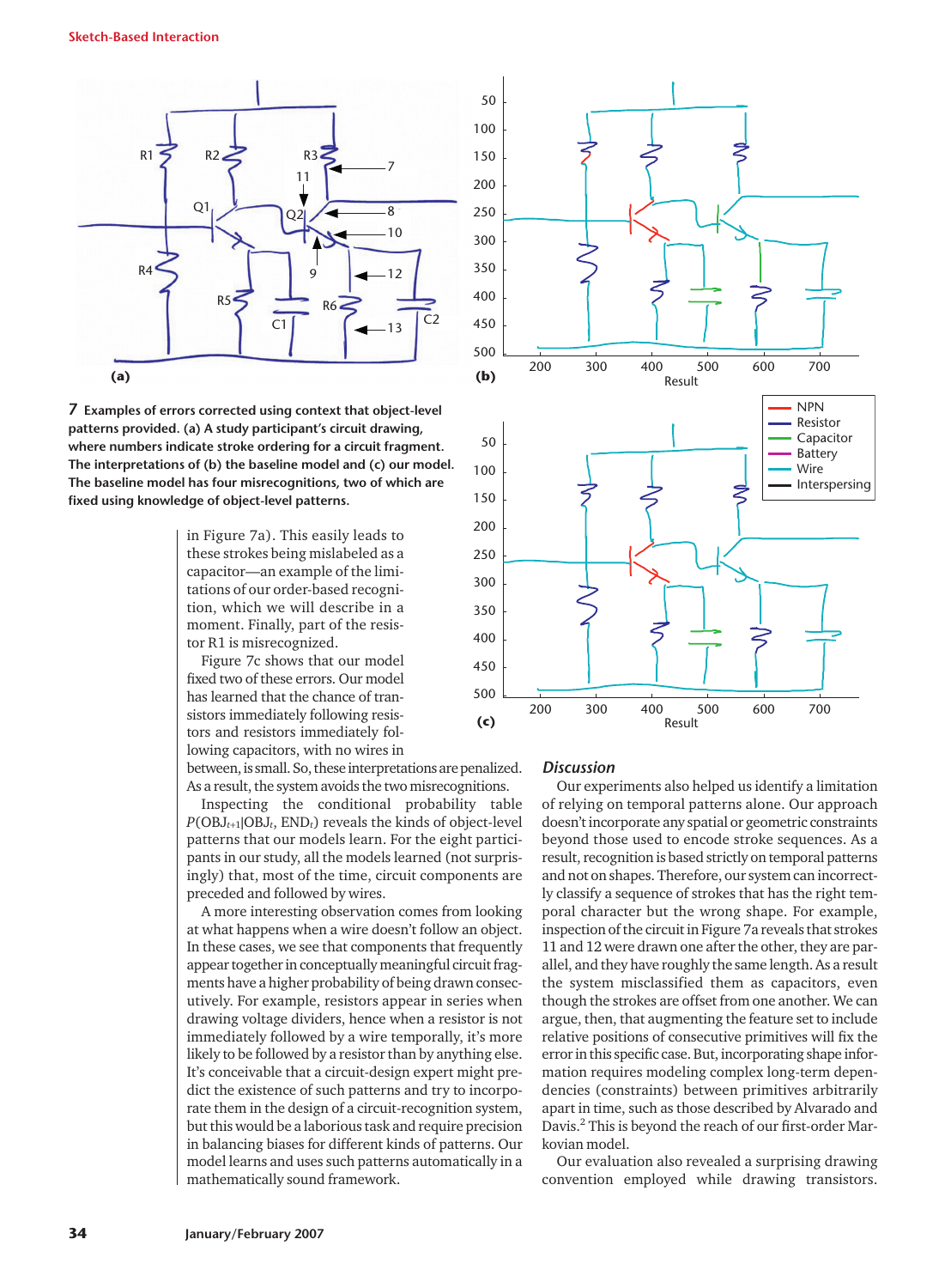Although the participants completed each circuit component before starting a new one, four of them sometimes interspersed wires during the course of drawing transistors. By interspersing, we refer to the situation where the user starts drawing one object but draws one or more other objects before the first is completed (for example, wires 3 and 6 in Figure 8 on the next page). Because our model assumes the users complete each object before moving on to the next, interspersed drawing causes misrecognitions.

In our case, interspersings happened only while drawing transistors.<sup>6</sup> To measure the effects of interspersing on correct recognition rates, we selected a control group of 10 circuits containing two to four transistors with no interspersings and a test group that contained versions of these sketches with interspersings. We obtained the interspersed version of each sketch by moving one of the wires preceding or following a transistor backward or forward in time. The way we set up our control and test sets ensures that we measure the misrecognition effects due to interspersing only.

Table 2 summarizes the recognition results obtained for the control and test sets carried out in a leave-oneout cross-validation setup. In both cases, the training used circuits with no interspersings, consistent with our model's assumptions. As the results in Table 2 indicate, violation of our "one object at a time" assumption always introduces new recognition errors. Even when the number of misclassifications is normalized by the number of interspersings, a transistor-wire interspersing causes 1-4 incorrect classifications per interspersing. In the "Future work" section, we explain how to address this issue by modeling interspersed drawing behavior explicitly.

#### **Future work**

A promising direction to explore would be developing and evaluating a complete pen-based interface to a computer-aided circuit design tool, using our system as the recognition engine. This would let us quantify the subjective utility of recognition and evaluate user reactions in a real design setting. Issues to investigate include the editing method (modeless versus modal) and the display of the recognition results (delayed versus immediate feedback) and their effect on the drawing behavior (for example, Do users still intersperse objects?). Similar experiments can be carried out for other domains, such as UML diagrams, Web page design, and mechanical engineering.

**Table 2. Misrecognized primitives per interspersing.**



**8 Interspersed drawing causes misrecognitions. Over the course of drawing the transistor, the user draws two other objects (wires 3 and 6). Numbers indicate drawing order.**

We are also developing ways to modify our model so that it handles the interspersed drawing issue. The idea is to make the fact that users can intersperse certain types of objects an explicit part of the DBN model. We can do this by extending the state space of each time slice with a new variable that tracks whether the user is interspersing any objects, and, if so, what objects are being interspersed. Early results show that it's possible to extend the state space of our model using DBNs' parsimonious representation property and obtain a model where both training and inference remains tractable.<sup>9</sup>

The motivation for our work was to identify the kinds of temporal patterns present in online sketches and to present an approach that can perform recognition based on such patterns. We have illustrated that sketches contain a fair amount of rich temporal patterns that can be used for recognition. However, we don't expect temporal patterns to be used alone. Ultimately, we envision a unified recognition architecture that combines the efficient segmentation and recognition features of temporal approaches with the rich constraints and representational power of shape-based models.

Our choice of modeling the sketching process as a first-order Markov process doesn't allow us to exploit spatial or geometric constraints between arbitrary components of a shape. A naive attempt to incorporate such constraints using higher-order Markov processes is

| Table 2. MISTCCO SILLECT PETITIONES PCT INCESPONDING. |                  |    |     |                  |      |      |                |     |               |      |      |
|-------------------------------------------------------|------------------|----|-----|------------------|------|------|----------------|-----|---------------|------|------|
|                                                       | <b>Sketch ID</b> |    |     |                  |      |      |                |     |               |      |      |
| <b>Parameters</b>                                     |                  |    | 3   | $\boldsymbol{A}$ | 5    | 6    |                | 8   | 9             | 10   | μ    |
| Total primitives in each sketch                       | 90               | 85 | 104 | 101              | 92   | 100  | 87             | 105 | 80            | 98   | 94.2 |
| Added interspersings                                  |                  |    | 4   | 4                | 3    |      |                |     |               | 4    | 2.8  |
| Missed in the control set                             |                  |    |     |                  | 4    |      |                | 8   | g             | 16   | 5.7  |
| Missed in the test set                                |                  | Q  | 15  | 12               | 12   | 12   | 13             | 13  |               | 19   | 12.3 |
| Absolute difference*                                  |                  |    | 13  |                  | 8    | 10   | 8              |     | $\mathcal{P}$ | 3    | 6.6  |
| Primitives missed per interspersing                   |                  |    |     | 2.75             | 2.67 | 3.33 | $\overline{4}$ | 25  |               | 0.75 | 2.33 |

\* The number of primitives that our system misses because it cannot handle interspersings.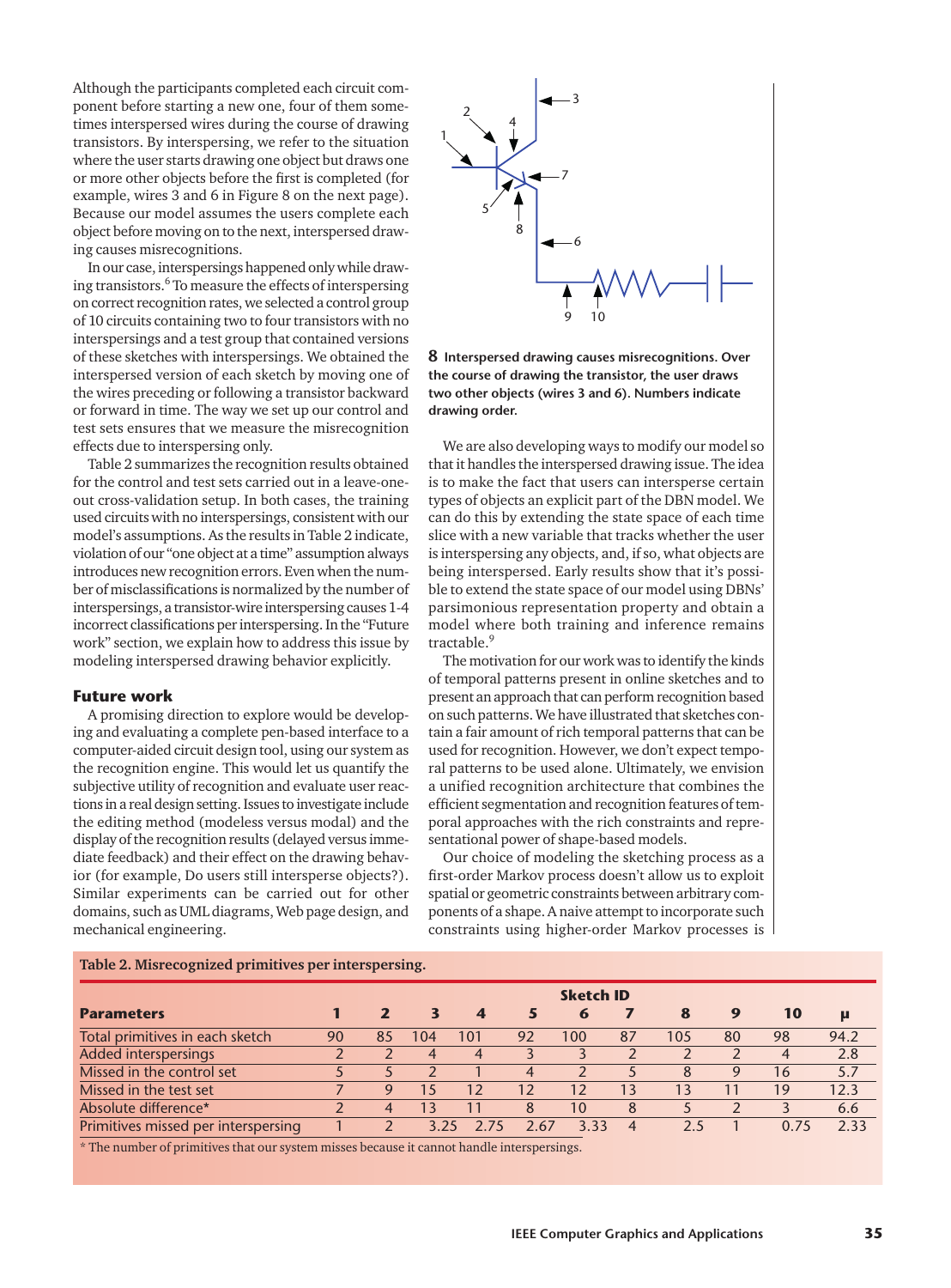#### **Related Work in Sketch Recognition**

A large body of work in sketch recognition discusses approaches that don't use temporal features. Most of these approaches, which complement ours, use algorithms based on structural and syntactic methods. Structural pattern recognition methods (also known as model- or templatebased methods) formulate the recognition problem on the basis of objects' implicit or explicit representations in terms of their structure (such as components, subcomponents, and their relationships). Examples include the work of Alvarado and Davis<sup>1</sup> and of Shilman et al.<sup>2</sup> The main drawback of such methods is their high computational requirements that make them unsuitable for real-time recognition of realistic sketches. These models also require experts to specify domain knowledge or manually input structural descriptions of the objects in the domain. Further complicating this requirement is the fact that not everyone draws objects the same. For example, Figure 6 in the text shows how transistors drawn by four participants were structurally different. Thus, in a structural-recognition setting, the expert might have to create different object descriptions for different users. Our system learns each variation from examples.

Other nontemporal recognition algorithms include Gennari et al.'s work, which requires an expert to enter domain information.<sup>3</sup> Our system doesn't require expert knowledge. Shilman and Viola describe a spatial recognition and grouping method for text and graphics.<sup>4</sup> They make some assumptions about the objects in the domain to keep the search tractable (for example, objects in their domain have no more than eight strokes or the strokes constituting an object are within a certain distance). These assumptions seem to work for flowchart-like drawings, where the connectors and objects are sufficiently separated from one another. However, the practicality of these algorithms has yet to be demonstrated in general for domains where objects vary in size and shape or where assumptions on the object size and scale might not hold.

The handwriting recognition community has come up with numerous methods for recognizing single-stroke or segmented-pen input using hidden Markov models (HMMs). These systems take advantage of a vast number of robust preprocessing and segmentation methods to simplify the problem to an isolated recognition problem.

Several systems have used HMM or hierarchical HMMbased frameworks to recognize pen input. In the sketch recognition community, Anderson, Bailey, and Skubic's work describes an HMM-based symbol recognizer that uses

> impractical because our model's state space increases exponentially with the process order. A better approach would be to explore ways of incorporating shape information by connecting external recognizers that use spatial or structural information into our model using a mechanism known as *virtual evidence nodes* in the graphical models machine-learning community. Another approach would be to learn a composite function of spatial and temporal information using a dynamic programming framework.<sup>9</sup> This work would be a first step toward combining temporal and spatial/structural information for sketch recognition.

chain-code-like features to recognize isolated symbols.<sup>5</sup> Our work doesn't assume segmented input and builds a joint model for complete sketches.

Our previous work describes an HMM-based sketch recognition system that does segmentation and recognition by combining outputs of individual HMMs using dynamic programming.6 This method is a weaker version of our baseline method in that it doesn't support continuous features. Its two-layer HMM and dynamic-programming recognition method suffers from the  $O(T^3)$  complexity, just like hierarchical HMMs.

Simhon and Dudek present a sketch interpretation and curve refinement system that uses an  $HHMM<sup>7</sup>$  This work and ours share the same motivation. They assume that the parameters of the object-level process, which they refer to as the scene level, is supplied by the user using a semantic graph representation. We learn the parameters of the stroke-level and object-level patterns from data and use the more efficient DBN representation to avoid the HHMMs' *O*(*T*<sup>3</sup> ) complexity. We also support multistroke objects, and our use of real-valued continuous observations allow using a rich set of features.

#### **References**

- 1. C. Alvarado and R. Davis, "Sketchread: A Multi-Domain Sketch Recognition Engine," *Proc. 17th ACM Symp. User Interface Software and Technology* (UIST 04), ACM Press, 2004, pp. 23-32.
- 2. M. Shilman et al., "Statistical Visual Language Models for Ink Parsing," *AAAI Spring Symp.: Sketch Understanding*, AAAI Press, 2002, pp. 126-132.
- 3. L. Gennari, L.B. Kara, and T.F. Stahovich, "Combining Geometry and Domain Knowledge to Interpret Hand-Drawn Diagrams," *AAAI Fall Symp.*, AAAI Press, 2004, pp. 64-70.
- 4. M. Shilman and P. Viola, "Spatial Recognition and Grouping of Text and Graphics," *Proc. Eurographics Workshop Sketch-Based Interfaces and Modeling*, Eurographics Assoc., 2004, pp. 91-95.
- 5. D. Anderson, C. Bailey, and M. Skubic, "Hidden Markov Model Symbol Recognition for Sketch-Based Interfaces," *AAAI Fall Symp.: Making Pen-Based Interaction Intelligent and Natural*, AAAI Press, 2004, pp. 15-21.
- 6. T.M. Sezgin and R. Davis, "HMM-Based Efficient Sketch Recognition," *Proc. 10th Int'l Conf. Intelligent User Interfaces* (IUI 05), ACM Press, 2005, pp. 281-283.
- 7. S. Simhon and G. Dudek, "Sketch Interpretation and Refinement Using Statistical Models," *Proc. 15th Eurographics Symp. Rendering* (EGSR 04), Eurographics Assoc., 2004, pp. 23-32.

#### Acknowledgments

This work was supported in part by the MIT/ Microsoft iCampus Project and by a grant from the Intel Corp. We thank the anonymous referees for valuable feedback that improved our article's presentation and content.

#### **References**

<sup>1.</sup> T.M. Sezgin and R. Davis, "HMM-Based Efficient Sketch Recognition," *Proc. 10th Int'l Conf. Intelligent User Interfaces* (IUI 05), ACM Press, 2005, pp. 281-283.